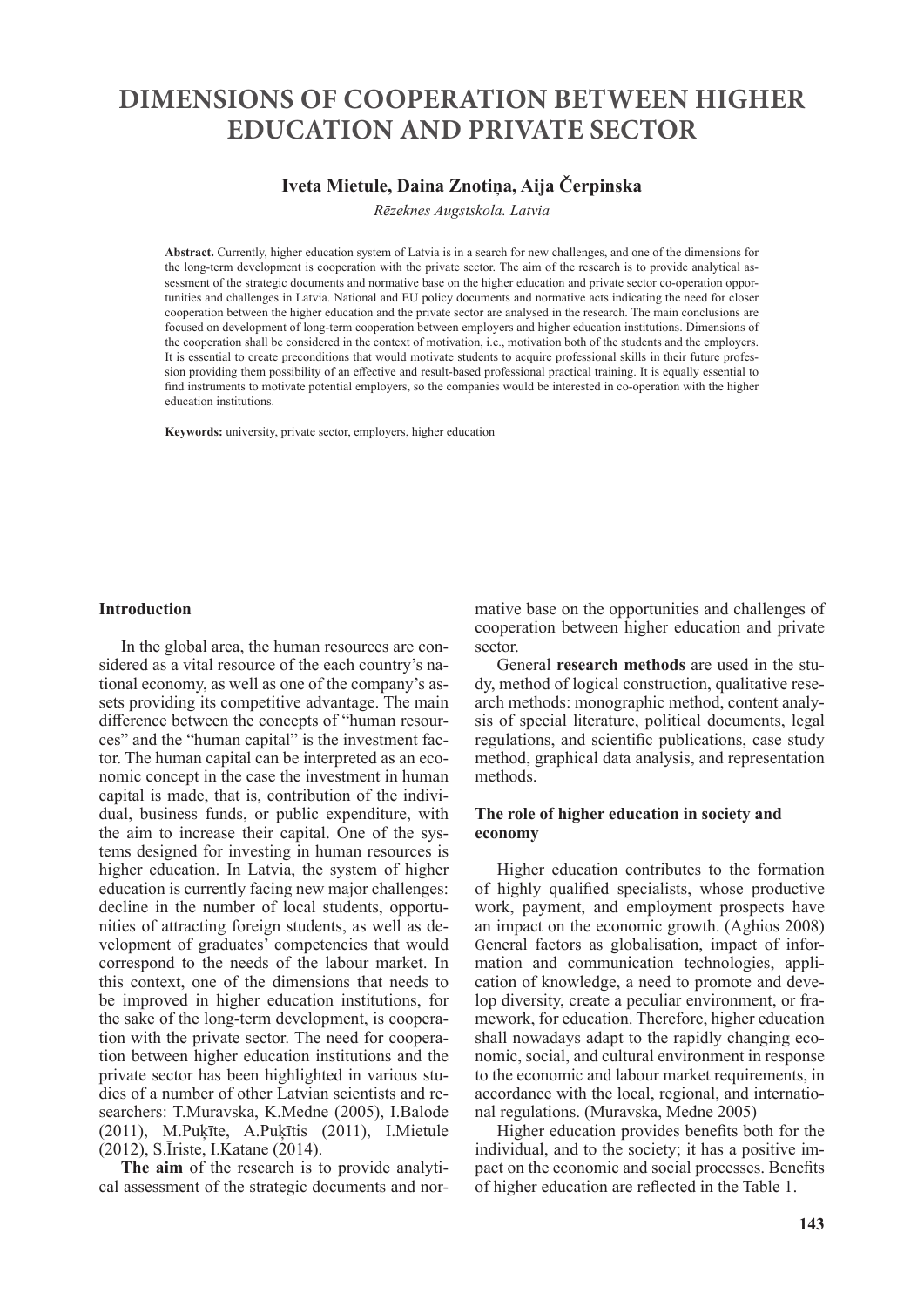| • Higher level of production<br>and increase of GDP                                                                                                                                                                                                                                                                                                                                                                                                             |
|-----------------------------------------------------------------------------------------------------------------------------------------------------------------------------------------------------------------------------------------------------------------------------------------------------------------------------------------------------------------------------------------------------------------------------------------------------------------|
| • Higher productivity<br>• Larger consumption<br>• Larger tax revenues<br>• Lower dependency on state<br>funding<br>• Higher flexibility of emplo-<br>yed persons adapting to the<br>needs and changes of labour<br>market<br>· Culture development<br>• Social inclusion<br>• Lower criminality<br>• Safer social environment<br>• Higher political participation<br>· Higher technological adapta-<br>tion<br>• Improvement of society's<br>health conditions |
|                                                                                                                                                                                                                                                                                                                                                                                                                                                                 |

*Table 1. Benefits of Higher Education.*

The higher education increases chances of the individual in the labour market and his/her opportunities to receive higher salary, which, in turn, provide opportunities to build personal savings. In social field, the higher education provides a positive impact on the personal well-being and individual's status in the society. In turn, the positive economic effect of the higher education is reflected as the growth of GDP, tax revenues, indicators of consumption and employment. Higher education has a positive impact on culture development, public safety, and welfare.

### **Study of political documents and scientific statements**

In the national concept for higher education and higher education institutions' development for  $2013 - 2020$ , it is emphasized that the higher education institution of the  $21<sup>th</sup>$  century is no longer regarded just as an isolated organization elaborating and transferring the education services to the customers – certain knowledge to the students, but, instead, shall be considered as a factor promoting change and as the agent of change. As well, higher education is no longer regarded as a personal benefit of the particular individuals, but as a common resource for development of the knowledge society, based on the public-private partnership

In the conditions of knowledge economy, the

higher education institution pursues 3 inter-related aims (Figure 1). *The first*, it has to ensure implementation of the higher education study programmes in accordance with the needs of the labour market; *the second*, it shall organize scientific work carrying out researches and transforming innovative ideas into products; *the third*, it should actively participate in various social and cultural activities.



*Fig.1. The aims of higher education institutions in the conditions of the knowledge economy (interpretation by the authors, in accordance with Steffenhagen, 2012).*

As well, in several European Commission reports, it is proposed that the higher education shall pay a particular attention to providing the practical experience during the study process, thus linking education with the practice, since, at the working place, students establish the confidence that their skills are suitable and comply with the changing requirements of the labour market.

One of the four basic tasks of the higher education in Latvia is to meet the requirements of the labour market, that is, to prepare competitive and innovation-driven professionals who would fit within the national labour market, as well as into the European and global labour market in the circumstances of rapid globalisation. In the recent years, the employers' involvement in the higher education management has strengthened.

One of the tasks of the contemporary higher professional education institution is to contribute to the students' motivation and ability to improve continuously, to build a sustainable moral and spiritual value system, to develop students' ability to adapt to the changing world, to promote critical intellectual attitude, to develop self-awareness and communication skills. These important features allow students to understand better the need to acquire knowledge, to maintain and develop the knowl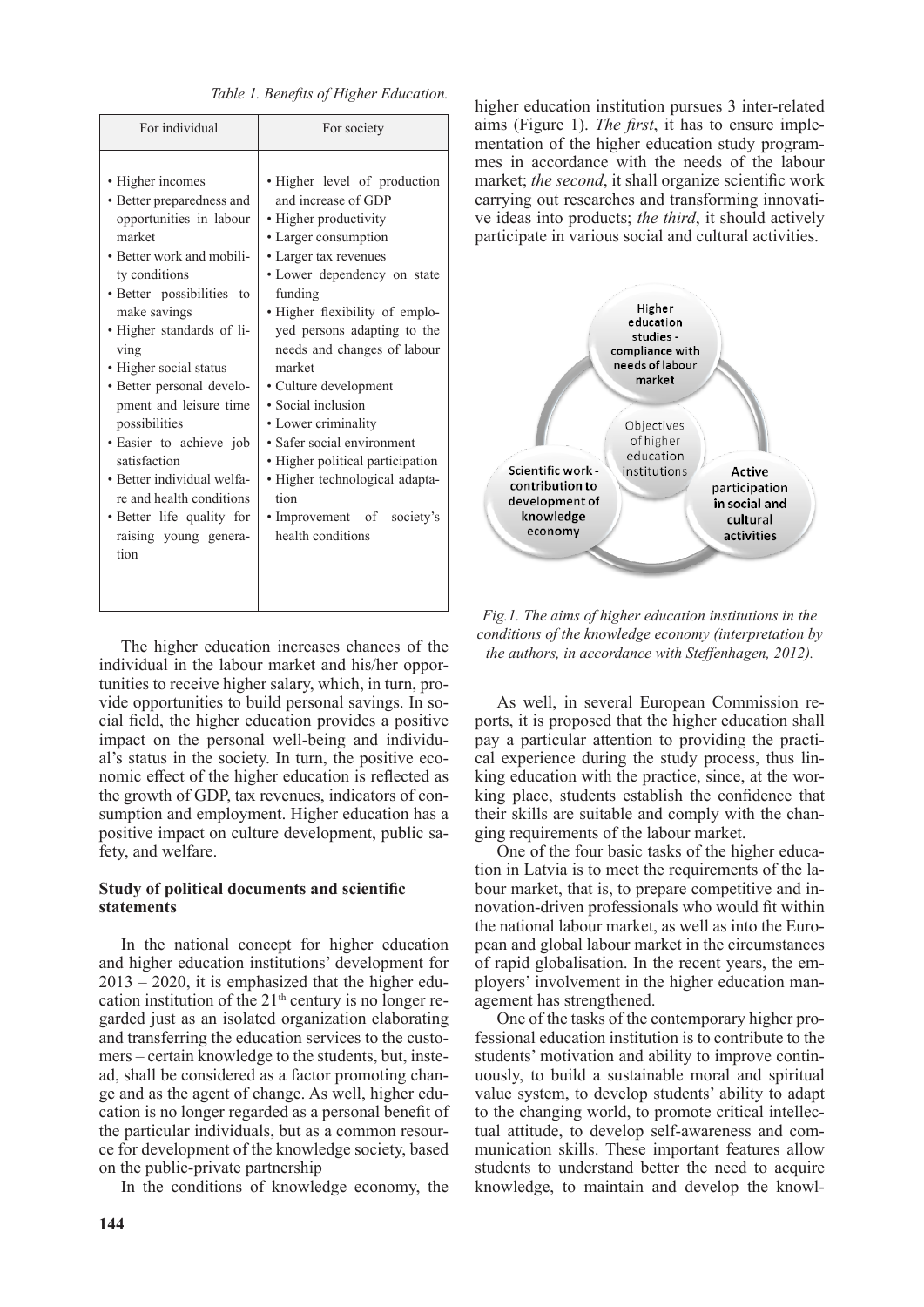edge in a way to be able to apply it in the practical life in future. The authors conclude that the current change of education paradigms encourages the higher professional education institutions to analyse and to make changes in the study process responding to the labour market requirements and in compliance with the professional competence criteria. (Puķīte, Puķītis, 2011)

To increase the general competitiveness of Latvia, it is essential to develop long-term partnerships between the professional and higher education institutions, the wider society, and the private sector adapting to the changing needs of the labour market and the society. (Mietule, 2012)

The higher education study programmes in Latvia are developed in compliance with the EU and Latvia's long-term and medium-term strategic planning documents and legal regulations, where the cooperation with the employers is recommended and in some documents even mandatory, for example, the European Union Strategy "Europe 2020", the Sustainable Development Strategy of Latvia until 2030, and the Latvian National Development Plan for 2013 - 2020, programs for modernisation of the European higher education system, and the Education Development Guidelines of Latvia for 2014- 2020.

Sustainable development strategy of Latvia for 2030 highlights an increasing importance of the technological competence, the ability to integrate skills and competences of various areas, creative skills, human management and risk management skills, as well as the openness to the international and intercultural cooperation.

That indicates that the competitiveness of Latvia will even more depend on the link between the education system and the labour market changes, and the ability to prepare a person for a work under changing circumstances throughout their lives.

In the long-term development strategy of Latvia, the efficient use of the financial and human resources in the education system and the country in general, combining the requirements of global economy and pressure of demographic trends with the development of human capital, competences, creativity, social and emotional intelligence are emphasised as the major challenge in the field of education. It is emphasised that, taking into account the rapid changes in the world economy and development of technologies in the next 20 years, an efficient and flexible system of higher education will be a critical factor to maintain the competitiveness and human capital value in Latvia. At the same time, in the document "Latvia 2030", the necessity to avoid narrow specialisation in the professional programmes is emphasised, stating that, in the study programmes of higher and secondary professional education, in addition to the chosen specialty, the adequate knowledge about the related professions must be provided, thus creating a possibility to acquire another profession, requested by the labour market, in case it is needed. In the strategy, the topicality of cooperation between the market of education services and the labour market is highlighted: the education institutions in cooperation with the regional entrepreneurs should follow the local and global tendencies in the national economy to be able to predict and to offer the study content and format, which would contribute both to the promotion of the regional development, and individual and organizational competitiveness in the future. The following indicators shall be achieved in Latvia by 2030: the share of foreign students at the higher education institutions shall be more than 10 %; the share of people with higher education in the age group from 30 to 34 years shall be more than 40 %.

In the context of the higher education, the strategy foresees preparation of the highly skilled labour force throughout Europe, and in the each EU member state particularly. In the result of democratic trends, the international competitiveness and international cooperation in providing professional training for the students have become important issues in higher professional education.

If higher education won't have close and regular relations with the labour market, it will lose the basis of its existence. The main objective of relations with the labour market is to provide quality of education and its conformity. The labour market is a mechanism of results estimation of curriculums implemented in the constructivist environment in a higher educational institution. (Balode, 2011)

In the study carried out within the framework of the European higher education system modernisation programme, it is noted that Latvia is one of the 17 countries in the European context, where the employers' engagement in the planning, management and implementation of the study programme is compulsory. This model of organisation of higher education system leads to the conclusion that the study programmes in Latvia are designed and implemented in compliance with the needs of the labour market.

In the European Union, closer linkage between higher education (including creative industries), economy, employers, and the public is needed. The experience of the EC countries (Belgium, Germany, Luxembourg, the Netherlands, Austria, the Czech Republic, Poland, Lithuania, Estonia, etc.) demonstrates positive aspects of involvement of the external participants both in advisory status and in the process of the decision making. It is recommended to ensure the wider involvement of the public and the employers in the strategic development of the universities, sustaining the suggestive nature of the decisions and opinions made by the Convents. If the Convent would be determined to act on the re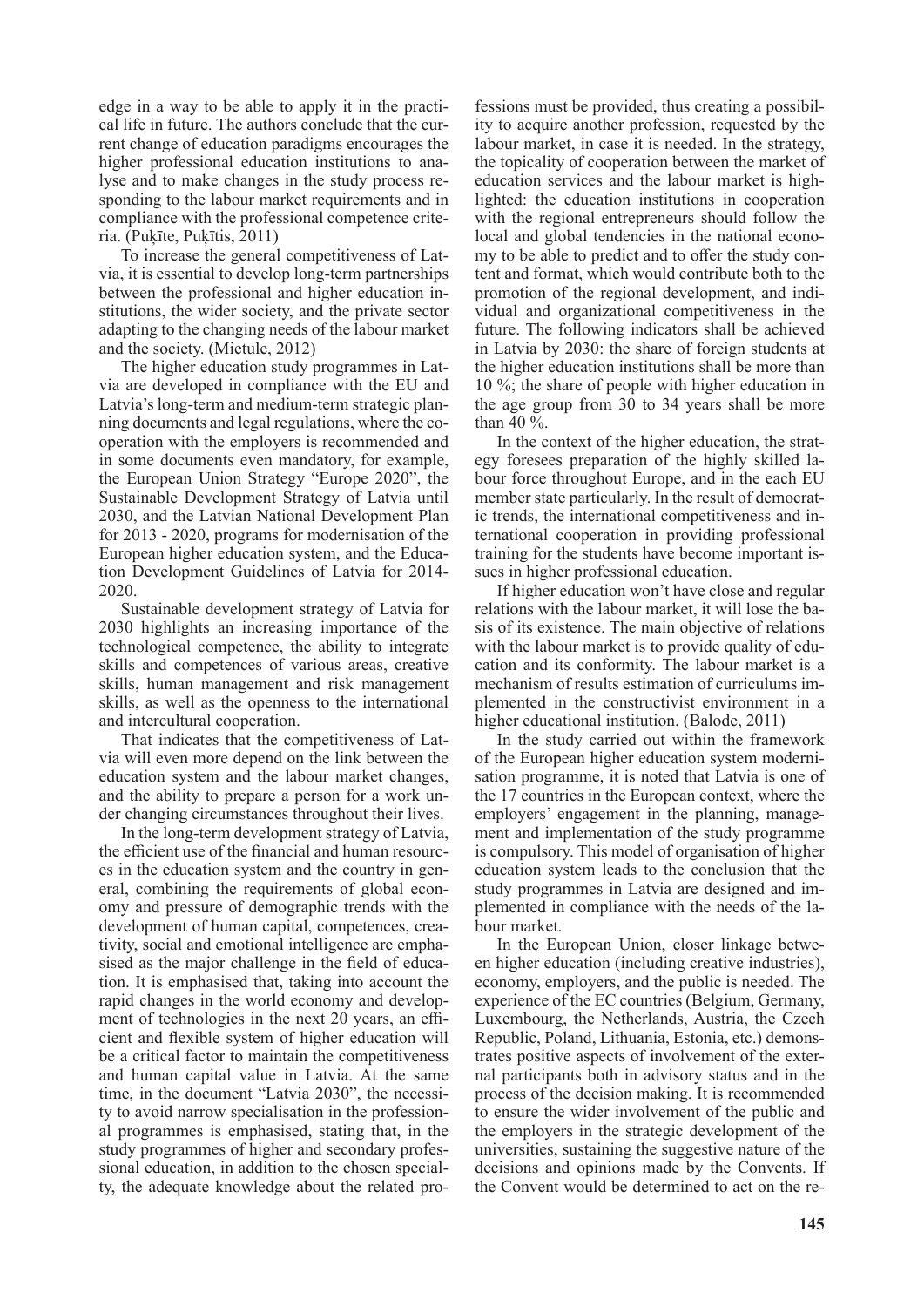gular bases including responsibility to provide an opinion on the various university decisions, the higher education institutions would have a regular external view, knowledge for the professional management, and additional transparency, as well as closer link with the society and the economy. (Ēlerte, 2011)

The planning document "Education Development Guidelines for 2014 – 2020" covers all types and levels of education in order to ensure the qualitative and inclusive education for personality development, human wellbeing, and sustainable national development. In the document, the basic principles for the next planning period are defined identifying a common ideology for the implementation of the education policy, emphasizing the values common for all interested parties in the sector in order to reach the specific aims. The higher education currently is expecting significant structural and substantive changes. The results of these changes will resonate in the several generations. One of the strategic priorities is to increase the involvement of employers in the improvement of the study process; as a result, the higher education will be balanced with the requirements of the labour market in the national and international context.

In the case of successful professional practice, all the parties are winners: the students as future professionals, the university, and the company – training provider. The university has a significant role in the preparation of the competitive professionals organising the systemic interaction with the employers. The cooperation should take place at two levels: 1) inter-institutional level and 2) interpersonal level. The result of the inter-institutional cooperation is building of long-term mutually beneficial cooperation with the aim to exchange information and experiences, ensuring the unity of theory and practice, including the common requirements of professional practice and a possibility of its implementation in the company – training provider. In turn, the company which is a provider of the practice, in cooperation with the university, should become an organization with open, rather than a discreet environment. Those are important prerequisites for the professional development of students and for development of their competitiveness. (Īriste, Katane, 2014)

# **Study of normative documents and directions of cooperation**

During implementation of the European Social Fund project "Evaluation of Higher Education Study Programs and Proposals for Quality Improvement", it was found that the professional education programmes of Latvian higher education institutions, however, lack the collaborative aspect with the Latvian and, particularly, the foreign companies of different economic sectors both at the national and the international level. The authors consider that the most effective form of cooperation is increasing the employers' role in the development of the content of the study programme, as well as the involvement of the employers – professionals of the relevant industry in delivering the particular study course, or a relevant topic within the course. This cooperation model allows flexible design of the content of the study programme and professional training in compliance with the labour market needs and trends.

In the report of the above-mentioned project, it is highlighted that, particularly in the regional higher education institutions, a good cooperation with employers is developed; the employers in the regions more actively provide students with the practical placements, participate in the assessment of the study programmes.

On the 9 November 2012, the Ministry of Education and Science of Latvia and the Employers'Confederation of Latvia signed a memorandum of cooperation on the effective and open collaboration in the process of planning and implementation of the reforms in the higher education and science.

The point that, in order to provide a high-quality study programmes, each higher education institution shall consider the preparedness of the graduates for the labour market is stipulated in the law of the Republic of Latvia "Law on Institutions of Higher education": higher education  $-$  a degree of education in which personality development based on science or art, or science and art, in the selected academic or professional, or academic and professional, field of study, as well as the preparation for scientific or professional activity, which takes place after the completion of a secondary education. The law of the Republic of Latvia "Law on Professional Education" defines the employers' competence in professional education, i.e., the employers shall participate in development of the professional standards and educational programmes, implementation of the professional education, providing necessary conditions for the practical placements for learners, as well as to participate in the professional education quality assurance and evaluation process; in addition, the employers have rights to participate in the work of the councils of the professional education institutions and in the organizations promoting professional education development.

Up to 2007 in Latvia, there was no common approach for the professional standards development, though, as the professional standards are essential for the acquisition of the professional education, including higher professional education, development and administration of the professional standards were coordinated by the education institutions.

To develop occupational standards in a high quality and in compliance with the labour market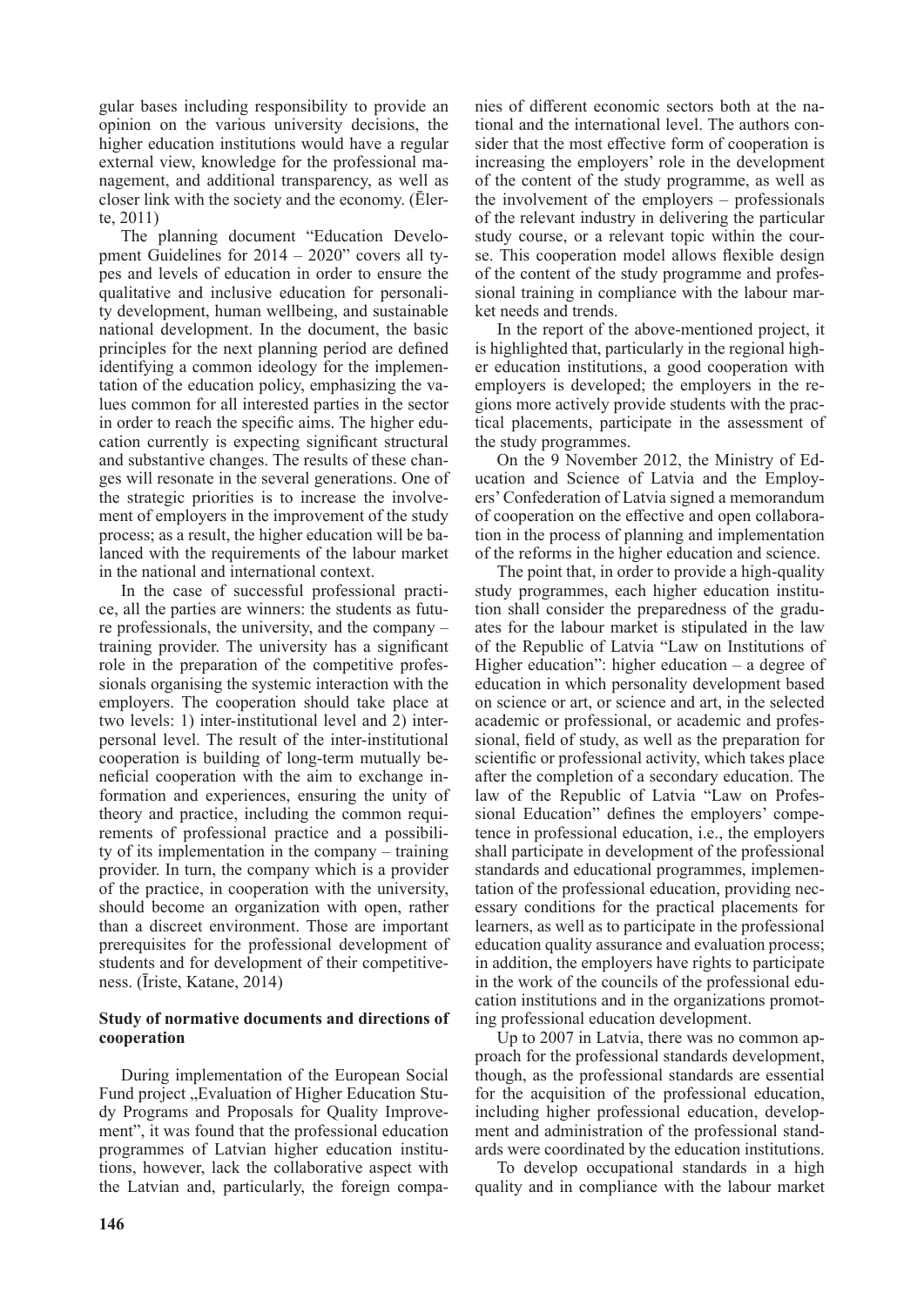requirements, their development requires involvement of all parties – educators and employers, incorporating skills, knowledge, and competences necessary for the profession. In Latvia, this practice has been started just recently.

The Employers' Confederation of Latvia have emphasised the necessity to update the occupational standards, as the profession standards comprise part of the Profession Classificator determining relevant basic tasks and duties of the professional activity, basic requirements of the professional qualification, general and professional knowledge, skills, attitudes, and competencies required for the performance of those tasks and requirements. The regulations on the licensing of the study programmes require the verification of the study programme's conformity with the existing quality indicators, hence, in the case of the professional study programmes, these indicators are the professional standards. (Līce, 2013)

Professional standards development is impossible without the employers' involvement; this is one of the instruments that could be used to pass the information about the skills competencies, and knowledge required in the particular sector and in the profession from the employers to the higher education institutions. Though, it should be noted that the involvement of the foreign experts and employers' in the development of the professional standards is not a compulsory requirement in Latvia.

The Cabinet regulations «Regulations on the National Standards on the Second Level Higher Professional Education» and «Regulations on the National Standards on the First Level Higher Professional Education» provides that the program ends with the state examinations (in the 2nd level professional higher education study programmes) or the final state examination – the qualification exam (in the 1st level professional higher education study programmes), which are evaluated by the state examination commission that comprises the chair of commission and at least four members. The chair of the commission and at least half of the members have to be representatives of the professional organizations or employers of the relevant industry. That allows to conclude that the employers participate in the assessment of the students' knowledge, skills and competences and in awarding the professional degree and qualification. The employers' participation in the final examinations allows them to asses young professionals and to make proposals for the improvement of the study quality.

The Cabinet Regulations No. 668 "Rules for the accreditation of higher education institutions, colleges, and study directions" stipulates that, in the assessment of the higher education institutions and the study directions, the experts use the results of the students, employers, and the graduates surveys in the case of the regular accreditation of study direction as one of the sources of information. It can be concluded that it is a communication building process between the higher education institution, the employers, the graduates, and the students.

# **Conclusions**

Proposals for the further cooperation of the higher education institutions and the private sector.

- 1. Directors of study programmes, together with the social partners should to carry out the analysis of current study programmes, evaluating the correspondence of the learning outcomes to the actual labour market demands.
- 2. When elaborating new study programmes, directors of the study programmes should ensure the content that would contribute both to the promotion of the regional development, and individual and organizational competitiveness in the future. As well they should extensively involve employers in the development process of the content and further course implementation.
- 3. Higher education institutions should develop cooperation model between the student, academic staff and the employer. The result of this type of cooperation is the alignment of the theoretical knowledge and the professional skills and competencies.
- 4. A higher education institution in collaboration with employers should enhance students' motivation to acquire professional skills of the chosen profession, ensuring efficient and results-based professional practice.
- 5. Higher education institutions should ensure participation of employers in the assessment of professional placement reports, similar to the way they are engaged in the final examinations, thus allowing them to assess young professionals and to make proposals for the improvement of the study quality.

# **References**

- 1. Aghion, Ph. (2008). Higher Education and Innovation. Perspektiven der Wirtschaftspolitik, Vol. 9, Issue 3, 28–45.
- 2. Balode, I. (2011). Constructivism approach in the organisation of the training environment in tourism and hospitality business administration. Starptautiskās zinātniskās konferences materiāli, Vol.1, 25.
- 3. Ēlerte, S. (2011). Plānotie grozījumi Augstskolu likumā veicinātu darba devēju iesaisti augstskolu attīstībā. pieejas veids: http://www.diena.lv/sabiedriba/zinas/elerte-planotie-grozijumi-augstskolu-likuma-veicinatu-darba-deveju-iesaisti-augstskolu-attistiba-13887929
- 4. IHEP (1998). Reaping the Benefits: Defining the Public and Private Value of Going to College, The New Millennium on Higher Education Costs, Pricing and